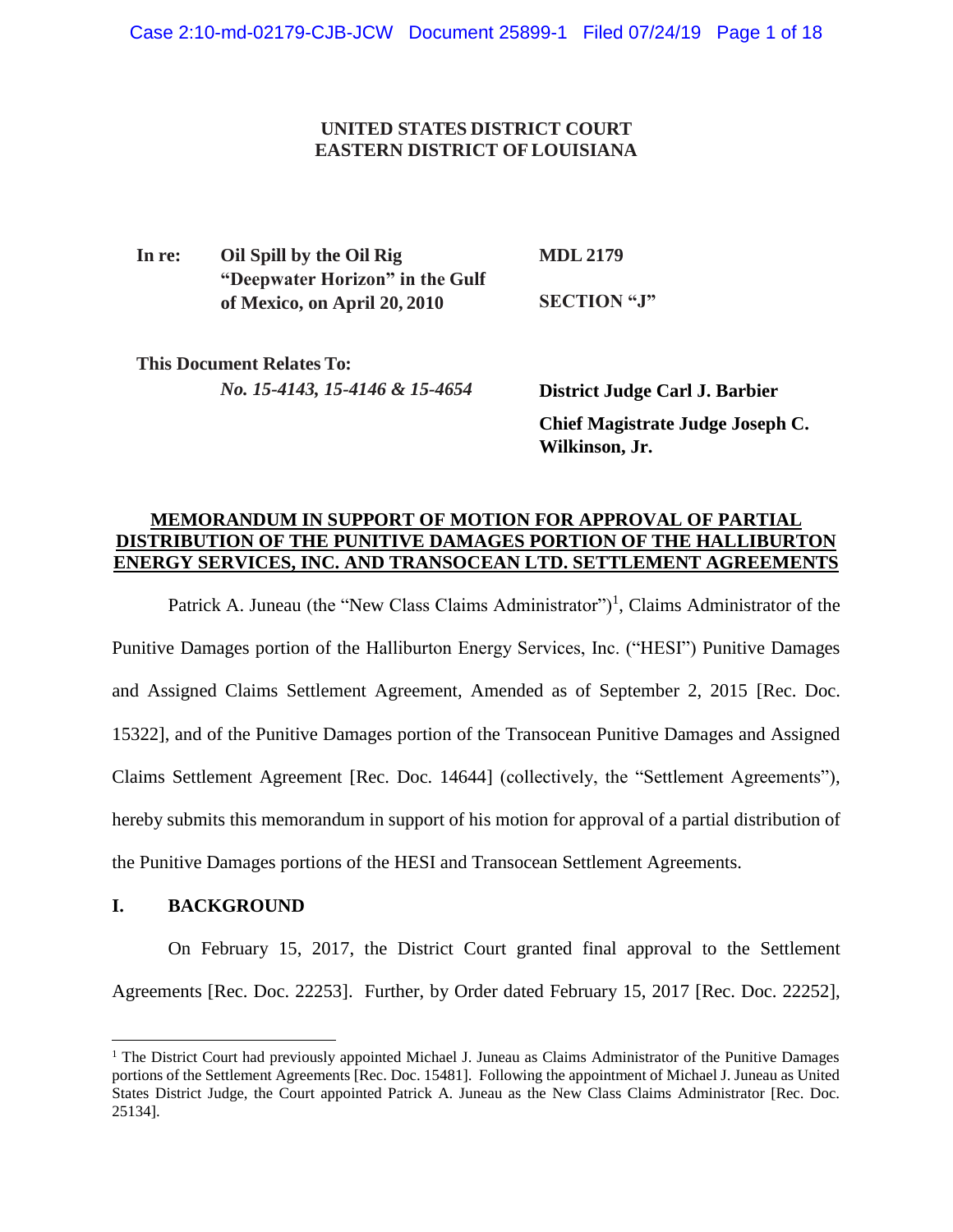#### Case 2:10-md-02179-CJB-JCW Document 25899-1 Filed 07/24/19 Page 2 of 18

the District Court approved the New Class Claims Administrator's Distribution Model for allocating the Punitive Damages portions of the Settlement Funds (the "New Class Distribution Model") [Rec. Doc. 18797 and clarified in Rec. Doc. 21778)].

The New Class Distribution Model generally sought to compensate claimants with standing to assert claims for punitive damages under the *Robins Dry Dock* line of cases, which provides that those individuals and entities with standing to assert punitive damages are generally those with a proprietary interest in real or personal property that was physically damaged by oil or substances used in the Spill.<sup>2</sup> Some other courts (but not the United States Court of Appeals for the Fifth Circuit (the "U.S. Fifth Circuit"), to date) have extended this physical damage requirement to include commercial fishermen and those who experienced a loss of subsistence as a result of an oil spill.<sup>3</sup> Consistent with this, the New Class Distribution Model afforded priority to those claim categories that have the most recognizable right to assert viable claims for punitive damages under *Robins Dry Dock*, in the following priority: (a) those who held a proprietary interest in real and personal property that was physically damaged, (b) commercial fishermen, (c) parties that experienced a loss of subsistence, and  $(d)$  charterboat operators<sup>4</sup>.

On December 10, 2015, the Allocation Neutral allocated the Settlement Funds between the Punitive Damages Class (the "New Class") and the Assigned Claims Class (the "Old Class") pursuant to Section 6 of the Settlement Agreements, allocating 72.8%, or \$902,083,250, for Punitive Damages to the New Class (the "New Class Portion"), and 27.2%, or \$337,666,750, for Assigned Claims to the Old Class (the "Old Class Portion") [Rec. Doc. 15653].

<sup>&</sup>lt;sup>2</sup> The underlying basis of the New Class Distribution Model is explained in more detail in the Model itself.

<sup>&</sup>lt;sup>3</sup> Subsistence is defined as fishing or hunting to harvest, catch, barter, consume, or trade in natural resources (including seafood and game) in a traditional or customary manner, to sustain basic personal or family dietary, economic, security, shelter, tool or clothing needs, which specifically excludes those participating in hunting or fishing for recreational or sport purposes.

<sup>4</sup> Charterboat operators and subsistence fishermen do not have clear *Robins Dry Dock* standing under current law, so the New Class Distribution Model afforded a somewhat discounted value to those types of claims.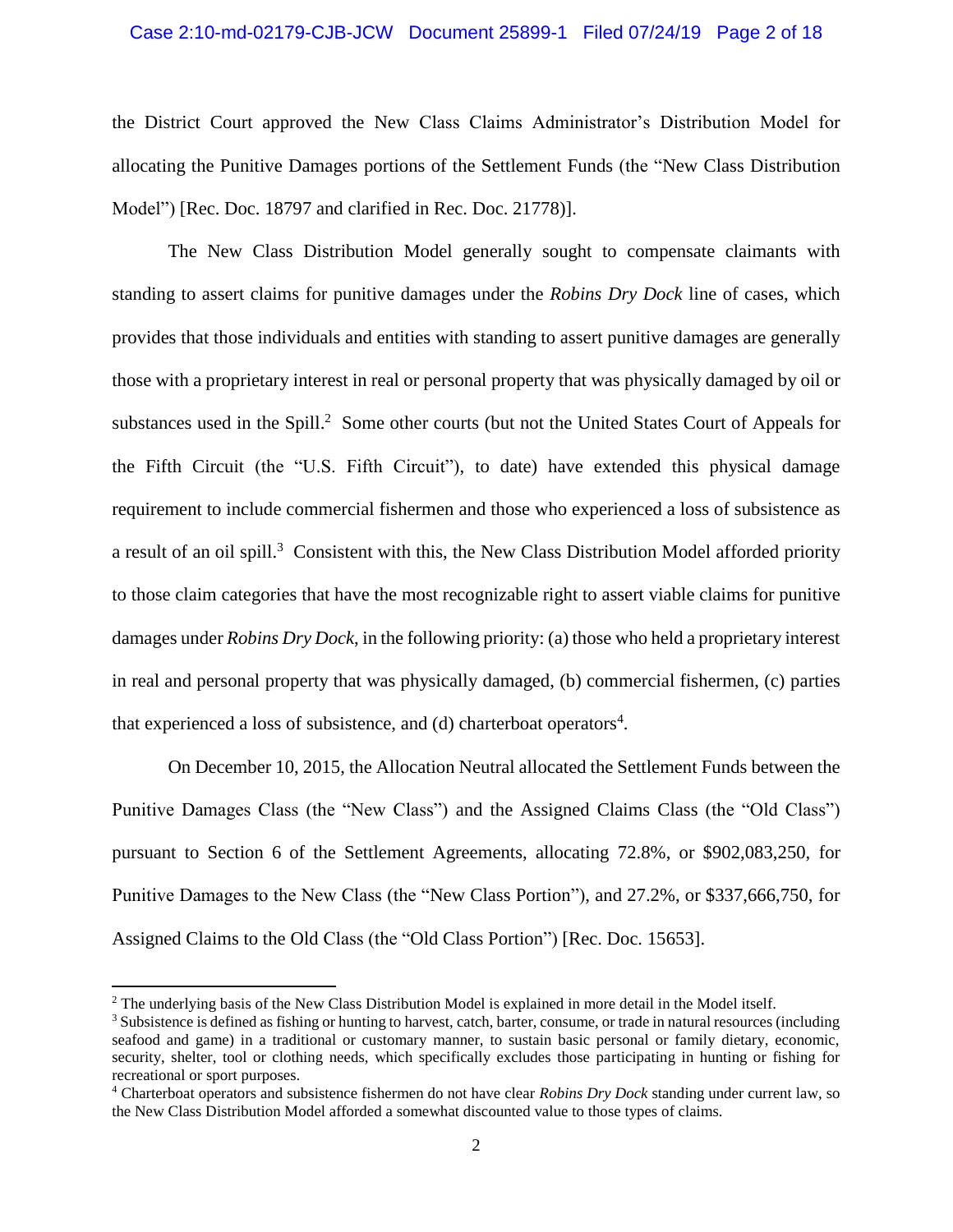#### Case 2:10-md-02179-CJB-JCW Document 25899-1 Filed 07/24/19 Page 3 of 18

For the reasons set forth below, the New Class Claims Administrator recommends distributing the New Class Portion in two distributions: (i) 19.5541451% of the New Class Settlements Funds, an estimated \$176,704,476.85<sup>5</sup> plus any additional interest from June 1, 2019 – July 31, 2019, less any tax due, not yet posted to the account, to be distributed to (a) Personal Property claims, (b) Charterboat claims for Operators and Crew, (c) Loss of Subsistence claims, and (d) Commercial Fisherman claim types (the "Distribution A Claims"), as soon as practicable after approval by the Court and the running of the applicable appeal period ("Distribution A"), and (2) the remaining 80.4458549%, currently estimated at \$726,963,140.63 of the New Class Settlements Funds, to Coastal Real Property, Wetlands Real Property, Oyster Leaseholder, and Real Property Sales Damage (the "Real Property Claims") at a later date anticipated to be in 2019 ("Distribution B") (La Count Decl., ¶26).

Based thereon, for the purpose of making distributions on the Distribution A Claims, the New Class Claims Administrator recommends funding the HESI-Transocean Punitive Damages Comingled Distribution account established by the Settlement Administrator (as defined below) on behalf of the New Class Claims Administrator with 19.5541451% of the proceeds from the HESI and Transocean Settlement Funds, plus a proportional share of the additional interest earned between June 1, 2019 through July 31, 2019, reduced for taxes due, currently held in escrow (La Count Decl.,  $\P$  36(g).<sup>6</sup>

 $<sup>5</sup>$  The calculation to reach this figure is explained in further detail in paragraph 26 of the Declaration of Michelle M.</sup> La Count, attached hereto as Exhibit 1 and referenced herein as the "La Count Decl."

<sup>6</sup> The transfer amount takes into account first making the true-up transfer due to the Old Class' HESI-Transocean Assigned Claims Combined Settlement Fund in the amount of \$1,397,572.53 (LaCount Decl., ¶ 36(c).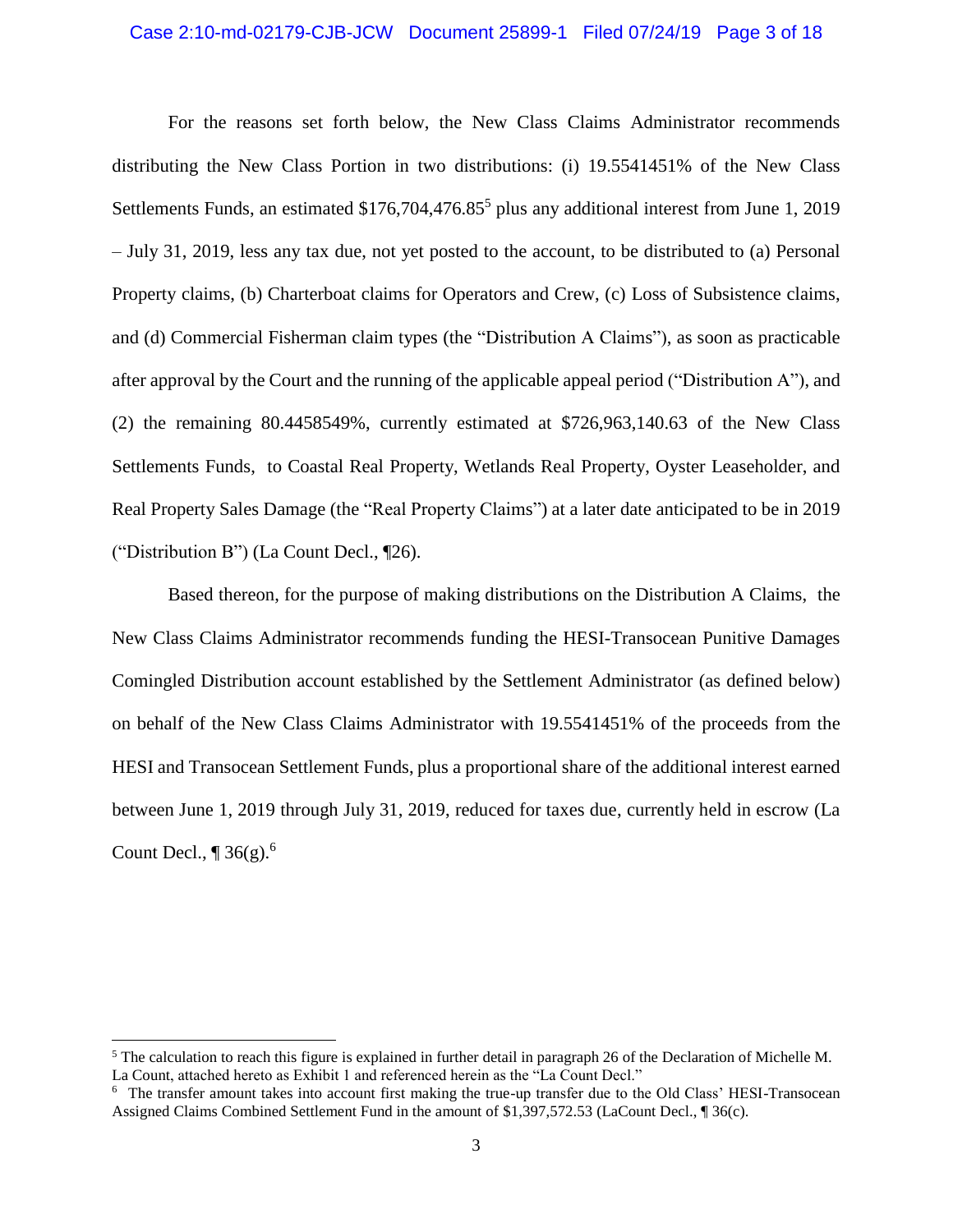## **II. NEW CLASS CLAIMS ADMINISTRATION PROCESS**

The New Class Claims Administrator engaged Garden City Group ("GCG" or "Epiq" or the "Settlement Administrator")<sup>7</sup> to assist in the administration of the Settlement Agreements and in the implementation of the New Class Distribution Model. GCG was also authorized to act as the Class Notice Administrator in connection with the Settlement Agreements. GCG's efforts are summarized in the La Count Decl. at paragraphs 2 - 6.

Considerable time, effort, and expense were incurred by the Deepwater Horizon Economic and Property Damages Settlement ("DHEPDS") Court Supervised Settlement Program ("CSSP") in reviewing and evaluating claims that also fit within the definition of the New Class claims. The terms of the DHEPDS Agreement have previously been reviewed by both the District Court and the U.S. Fifth Circuit and were found to be fair and equitable. Processing of claims within the CSSP has also been accompanied by extensive due process rights, including several iterations of review by the claims processors as well as appeal rights to an independent appeals panel, the District Court, and even the U.S. Fifth Circuit.

Given that a majority of the New Class Members were also DHEPDS Class Members $\delta$ , the New Class Distribution Model therefore sought to leverage claim determinations made under the DHEPDS Agreement to take advantage of the extensive efforts and due process already expended under that program to avoid significant duplication of time and expense, savings of which all benefit the New Class. In this way, New Class Members who had previously submitted claims to and received final determinations from the CSSP were not required to file additional claim or

 $\overline{a}$ 

<sup>&</sup>lt;sup>7</sup> GCG was acquired by Epiq as of June 15, 2018 and is now continuing operations as part of Epiq.

<sup>8</sup> Pursuant to *Baker*, punitive damages should have no more than a 1:1 ratio when compared with compensatory damages, so the New Class Distribution Model assigned a punitive damage value of \$0 to claimants that had not previously received compensatory damages. For this reason, the New Class Distribution Model assigned a \$0 value to the claims of those DHEPDS Class Members who did not file those same claims in the DHEPDS Program.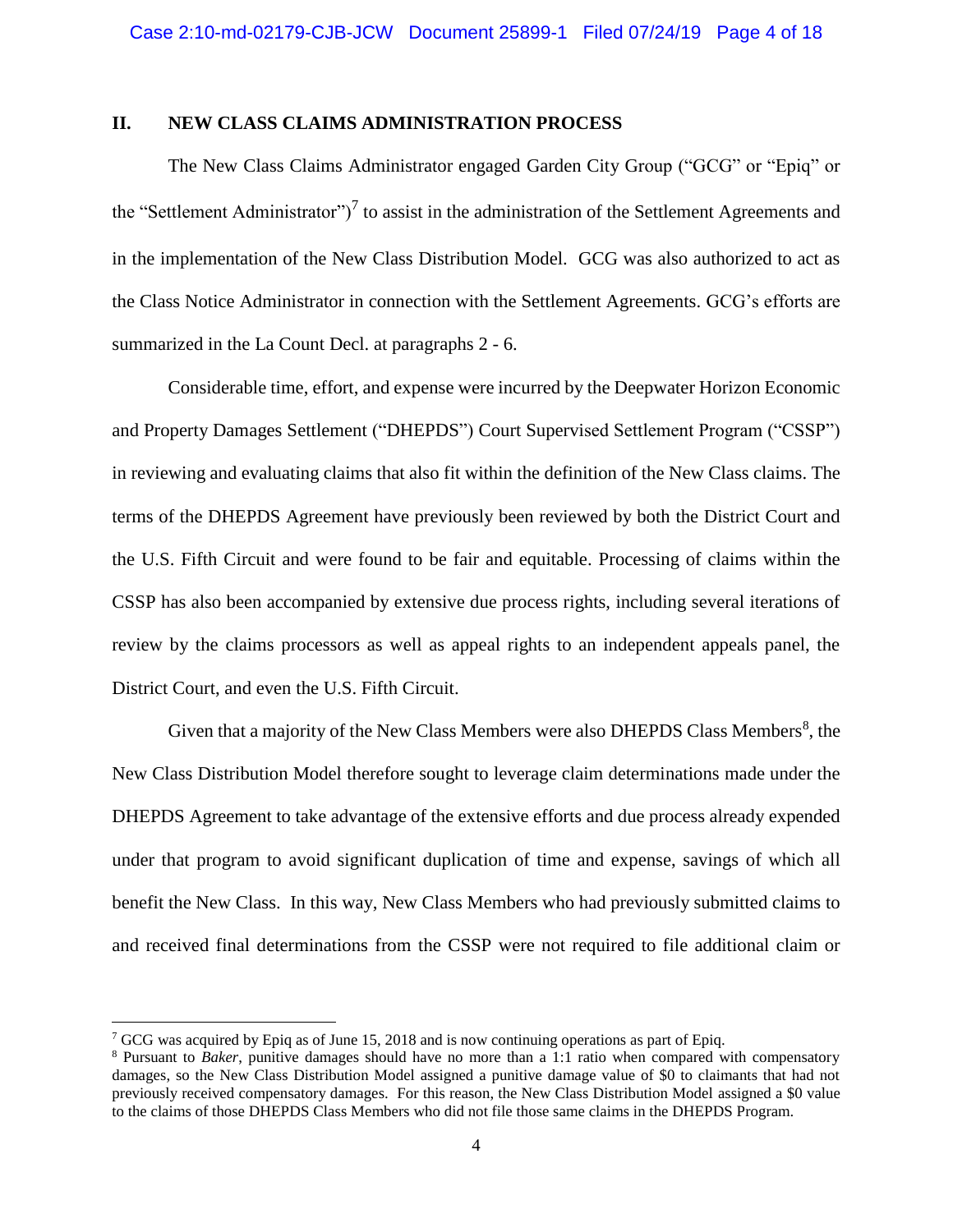#### Case 2:10-md-02179-CJB-JCW Document 25899-1 Filed 07/24/19 Page 5 of 18

registration forms or submit any additional supporting documentation<sup>9</sup>, and no additional claim form review was necessary to determine eligibility or payment amount. Rather, under the New Class Distribution Model, the claim determination and base compensation amount determined by the CSSP formed the basis for determining eligibility and compensation for such claimants.<sup>10</sup>

While no claim intake or claim review was necessary for such claimants, substantial data compilation, transfer, and analysis was required to ensure that the underlying information forming the basis of the distribution for these New Class Members was accurate and complete. First, for the New Class-applicable claim types in the DHEPDS, claim status and base compensation amount information<sup>11</sup> had to be transferred from the CSSP to the HESI/Transocean Distribution Database (the "Database") (La Count Decl., ¶ 7). Such claim statuses transferred to the Database included eligibility, denial, and FWA denial information.

Moreover, certain individuals and entities were not included in the DHEPDS Class, because, for example, they either were excluded or chose to opt out. To the extent such individuals and entities were included in the New Class, the New Class Distribution Model required them to file New Class Claim Forms on or before December 15, 2016. Such potential claimants were also required to demonstrate that they had received compensation for compensatory damages or had

<sup>9</sup> As per the New Class Distribution Model, DHEPDS claimants and plaintiffs who eventually settled their claims or lawsuits through the Court-appointed Neutrals process were required to file New Class Claim Forms. While the New Class Distribution Model provided that such parties were required to provide evidence of the existence of the Neutrals settlement to establish the existence of compensatory damages, the mere existence of a Neutrals settlement did not entitle such a party to eligibility in the Settlement Agreements. (La Count Decl., ¶ 11).

 $10$  By utilizing this efficient and effective approach, the New Class Claims Administrator will complete the notification phase, claims data transfer, claims data analysis, claims review and claim determinations pursuant to the New Class Distribution Model, and distribution to the New Class (based on estimated costs), at a total administrative cost of around \$18.25M, which is 39% percent of the interest earned on the fund, allowing the full value of the settlements to be paid directly to eligible Class Members (La Count Decl., FN 11).

<sup>&</sup>lt;sup>11</sup> For claims with a DHEPDS determination, the DHEPDS Eligibility Notice line 1 base compensation amounts were used as the New Class compensation amount baselines for purposes of allocation and distribution [Rec. Doc. 18797 at  $3 - 4$ ].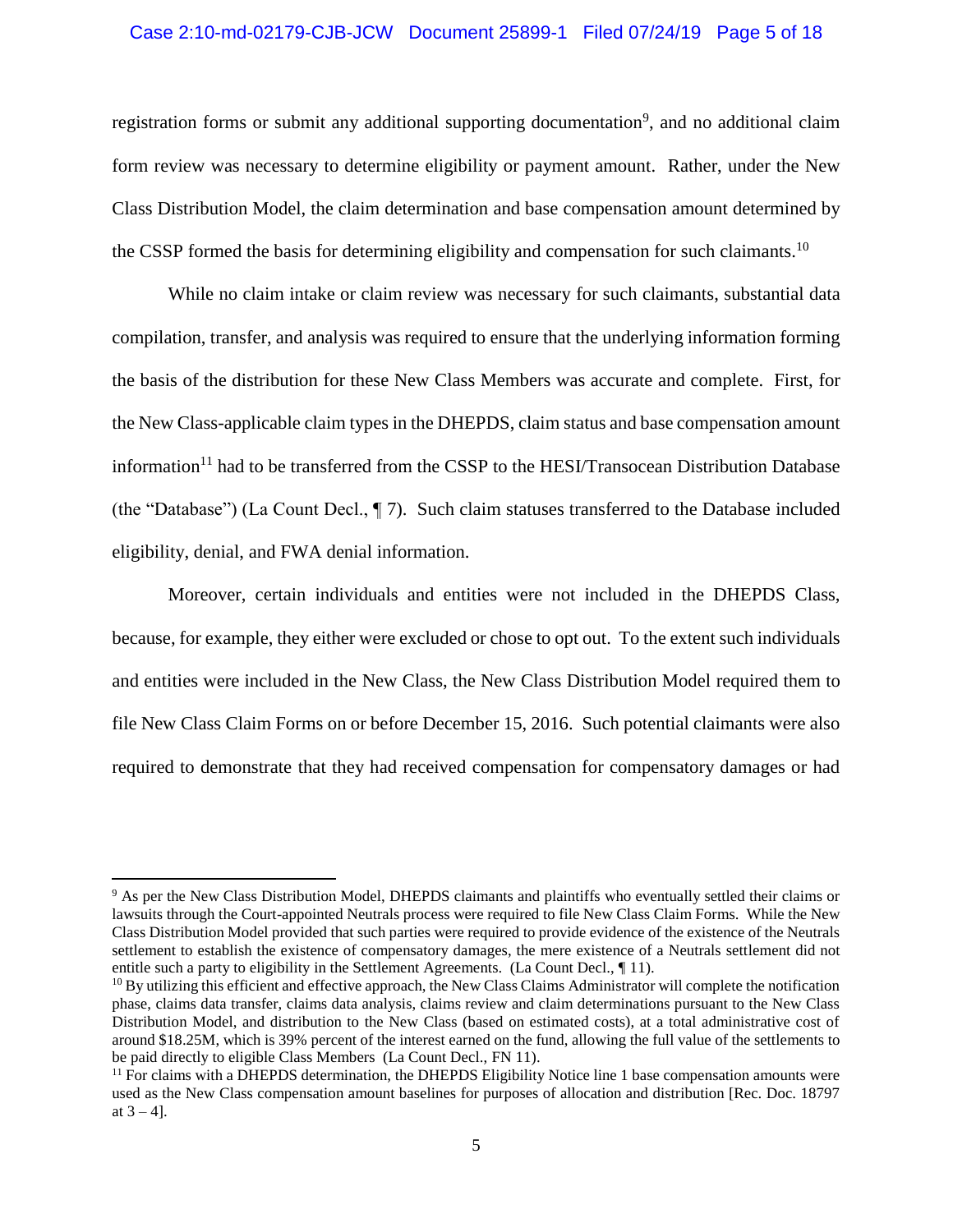#### Case 2:10-md-02179-CJB-JCW Document 25899-1 Filed 07/24/19 Page 6 of 18

preserved their rights to compensatory damages by complying with Pretrial Order 60.<sup>12</sup> In reviewing such claims, the New Class Distribution Model sought to generally apply the same principles and methods of determining eligibility and base compensation amounts as those contained in the DHEPDS Agreement to reach generally consistent determinations, and the New Class Distribution Model provided for significant notice, due process, and appellate rights whereby claimants could contest these determinations<sup>13</sup> (La Count Decl.,  $\P$  8).

Lastly, a very small number of potential Class Members opted out of the Settlement Agreements and therefore were not permitted to file New Class Claim Forms or have prior DHEPDS claim determination data assessed for New Class eligibility (La Count Decl., ¶ 13).

### **III. NEW CLASS DISTRIBUTION MODEL AND PAYMENTS**

#### **a. Distribution Model Fund Allocation**

 $\overline{\phantom{a}}$ 

As noted above, the New Class Distribution Model approved by the District Court afforded greatest priority to those eligible New Class Members with the most direct and longest recognized standing under *Robins Dry Dock*. The Distribution Model was also designed to account for the fact that DHEPDS claims were evaluated in varying ways depending on the underlying claim category, type, and associated framework under the DHEPDS Agreement. With this in mind, the New Class Distribution Model considered DHEPDS base compensation amounts with enhancements or reductions as appropriate under the circumstances based on each claim category.

<sup>&</sup>lt;sup>12</sup> As explained further in the New Class Claims Administrator's Clarification of New Class Distribution Model Issues [Rec. Doc 21778], for individuals and entities which had received no compensatory damages and did not have a reasonable likelihood to recover compensatory damages because their claims were dismissed for failure to comply with Pretrial Order 60, the New Class Distribution Model assigned \$0 (zero dollars) as the most reasonable value of their corresponding punitive damages claims under *Baker*.

<sup>&</sup>lt;sup>13</sup> The Settlement Agreements and the New Class Distribution Model provided Claimants with the right to appeal to the New Class Claims Administrator and to the District Court as to the amount of any payment to any individual claimant. However, the Settlement Agreements and New Class Distribution Model also provided generally that there shall be no right of appeal to the U.S. Fifth Circuit. Despite this, a small number of related claimants have attempted to appeal their \$0 punitive damages claim determinations to the U.S. Fifth Circuit, which appeal is currently pending.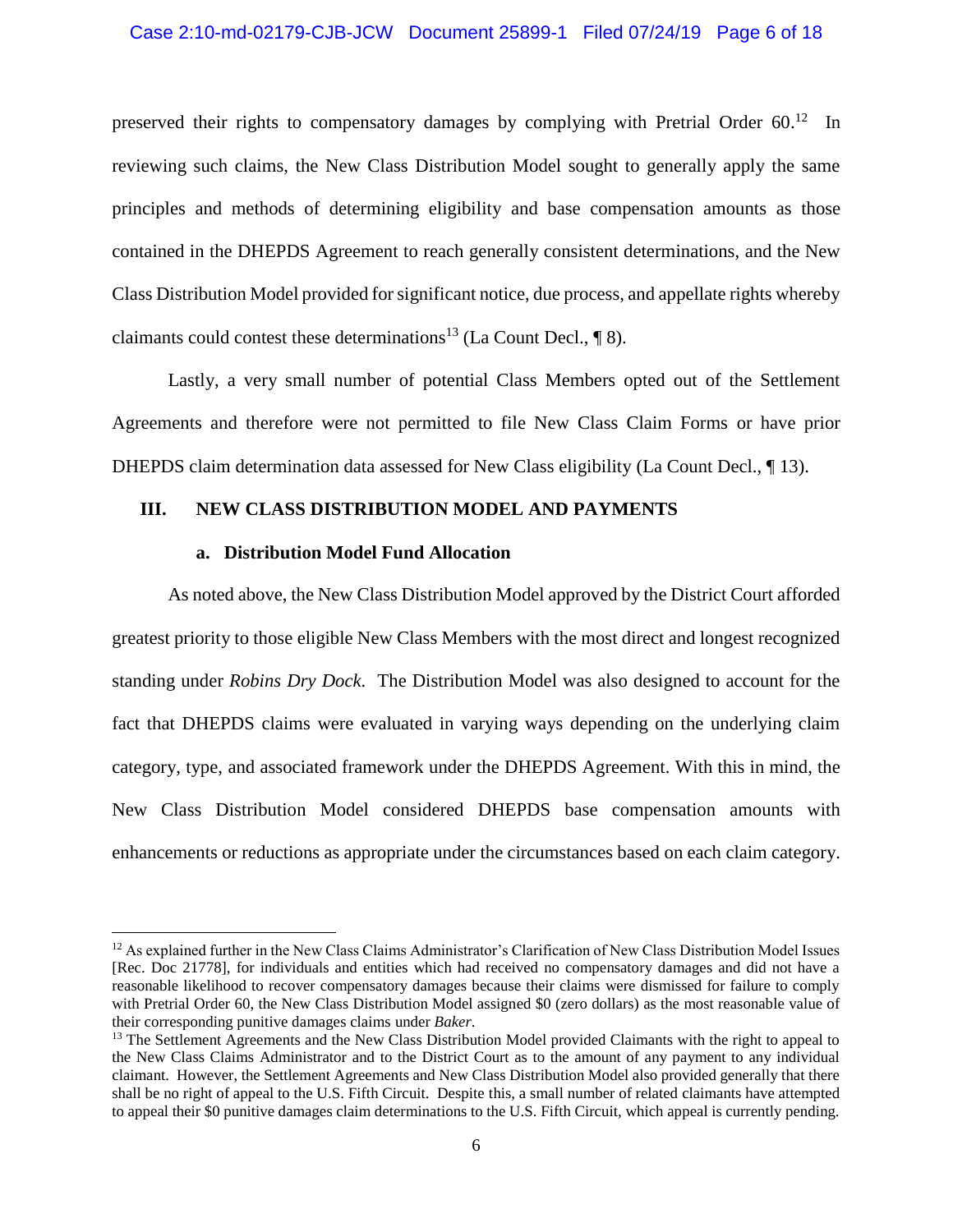The New Class Distribution Model then allocated the punitive damages settlement funds into subpool percentages, which also had the benefits of expediting distribution to the greatest degree and in the most cost-efficient manner possible $14$ . Those sub-pool percentages were as follows:

| <b>New Class Claim Category</b> | <b>Prorated Gross</b><br><b>Settlement Fund</b><br><b>Allocation</b> (Percentage) <sup>15</sup> |
|---------------------------------|-------------------------------------------------------------------------------------------------|
| <b>Real Property</b>            | 80.0%                                                                                           |
| <b>Personal Property</b>        | 0.6%                                                                                            |
| Commercial Fishermen            | 17.8%                                                                                           |
| <b>Charterboat Operators</b>    | 0.2%                                                                                            |
| Loss of Subsistence             | 1.4%                                                                                            |
| <b>Total</b>                    | 100.00%                                                                                         |

Generally, the New Class Distribution Model further provided that each claim type's subpool would be divided *pro rata* among the eligible claims within that claim category based on their base compensation amounts, with some exceptions: 1) Loss of Subsistence claimants would receive an equal share, rather than a proportional share, of the subpool for that claim category, and 2) the maximum aggregate pool values were set at \$50,000 for claims for Personal Property in Excess of \$500 and at \$50,000 for claims for Charterboat crew members.

<sup>&</sup>lt;sup>14</sup> This process is described in more detail in the New Class Distribution Model itself [Rec. Doc. 18797 at 21 *et seq.*]. <sup>15</sup> The New Class Claims Administrator reserved the right to reallocate as much as 3% of the total settlement fund among these claim categories to accommodate unforeseen mixes or values in claim submissions [Rec. Doc. 18797 at 26], and additional details on updates to the percentages pursuant to this right are provided in section VIII.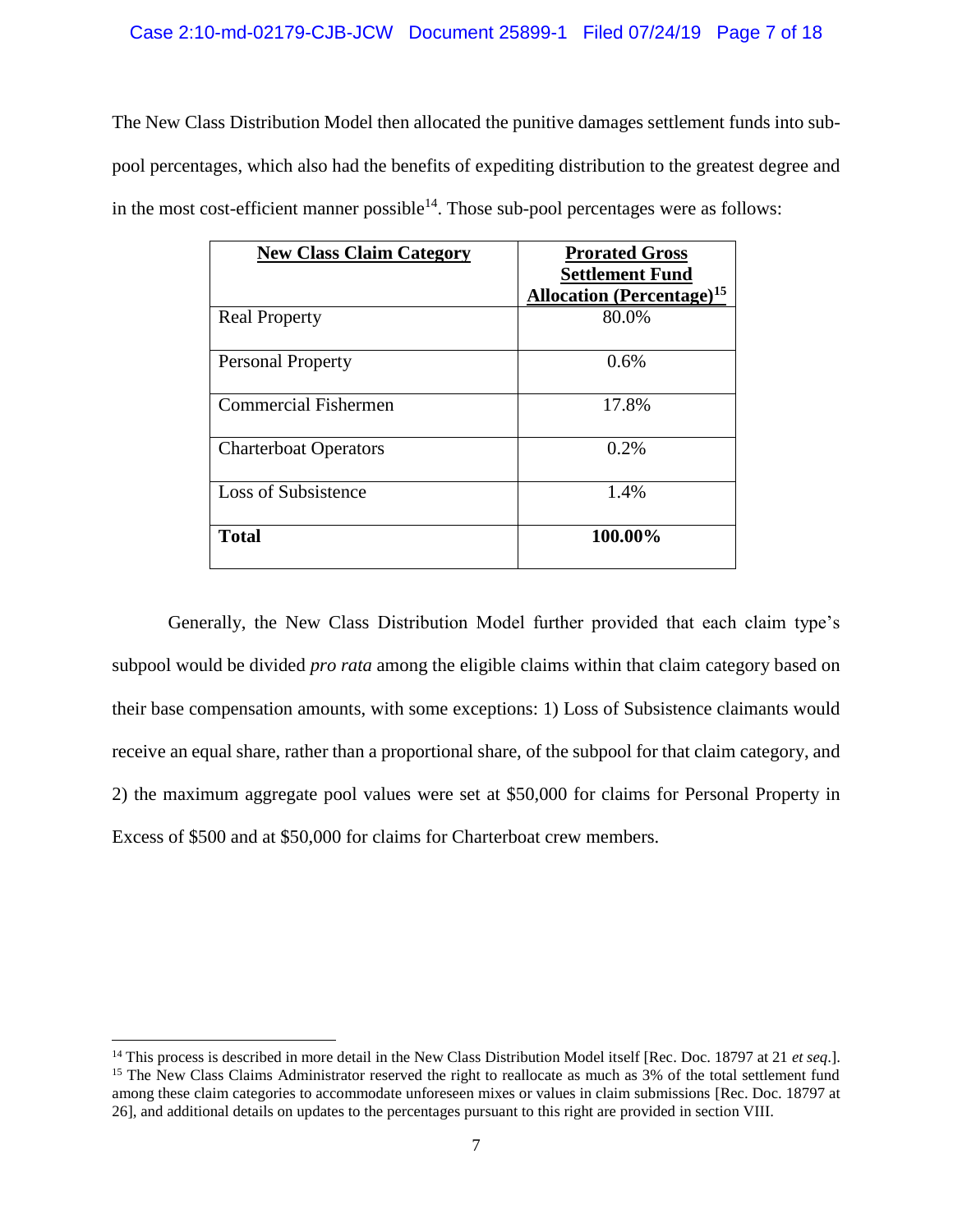#### **b. Reconciliation Notices and Subsequent Results**

To provide notice and due process to potentially eligible New Class Claimants, the New Class Claims Administrator issued New Class claims reconciliation notices, which provided Claimants and any prior DHEPDS legal representative with a list of all their potential claims along with their statuses, so that Claimants would have the opportunity to raise any issues or concerns<sup>16</sup>. Following evaluation of the responses received by the New Class Claims Administrator, the identified reconciliation issues were resolved<sup>17</sup>. These items are discussed in detail in paragraph 9 of the La Count Decl.

# **c. Equitable Adjustments Considering Exceptional or Extraordinary Facts or Circumstances**

The New Class Distribution Model provided the New Class Claims Administrator with "the right to adjust the award amount in any specific case for equitable purposes in light of exceptional or extraordinary facts or circumstances relative to that claim." (New Class Distribution Model at p. 27). In assessing the New Class claim population, the New Class Claims Administrator has determined the following adjustments are necessary and plans to implement them pursuant to his equitable authority reserved in the New Class Distribution Model. Additional detail is available in paragraph 14 of the La Count Decl.

1. Some DHEPDS claimants who were in fact Charterboat operators were assigned in the DHEPDS Program a NAICS Code other than that associated with Charterboat operators, so

 $\overline{a}$ 

<sup>&</sup>lt;sup>16</sup> Because these notices were also sent to legal counsel as well as the Claimants themselves, it provided the opportunity to notify Claimants of the Court's Order capping attorneys' fees and to clear up any potential representation issues.  $17$  The New Class Claims Administrator confirmed that the issues identified in this process did not affect the values in the Estimated DHEPDS Awards by Category used to establish the Prorated Gross Settlement Fund Allocations or the ultimate Net Settlement Fund Percentage Allocations by claim category.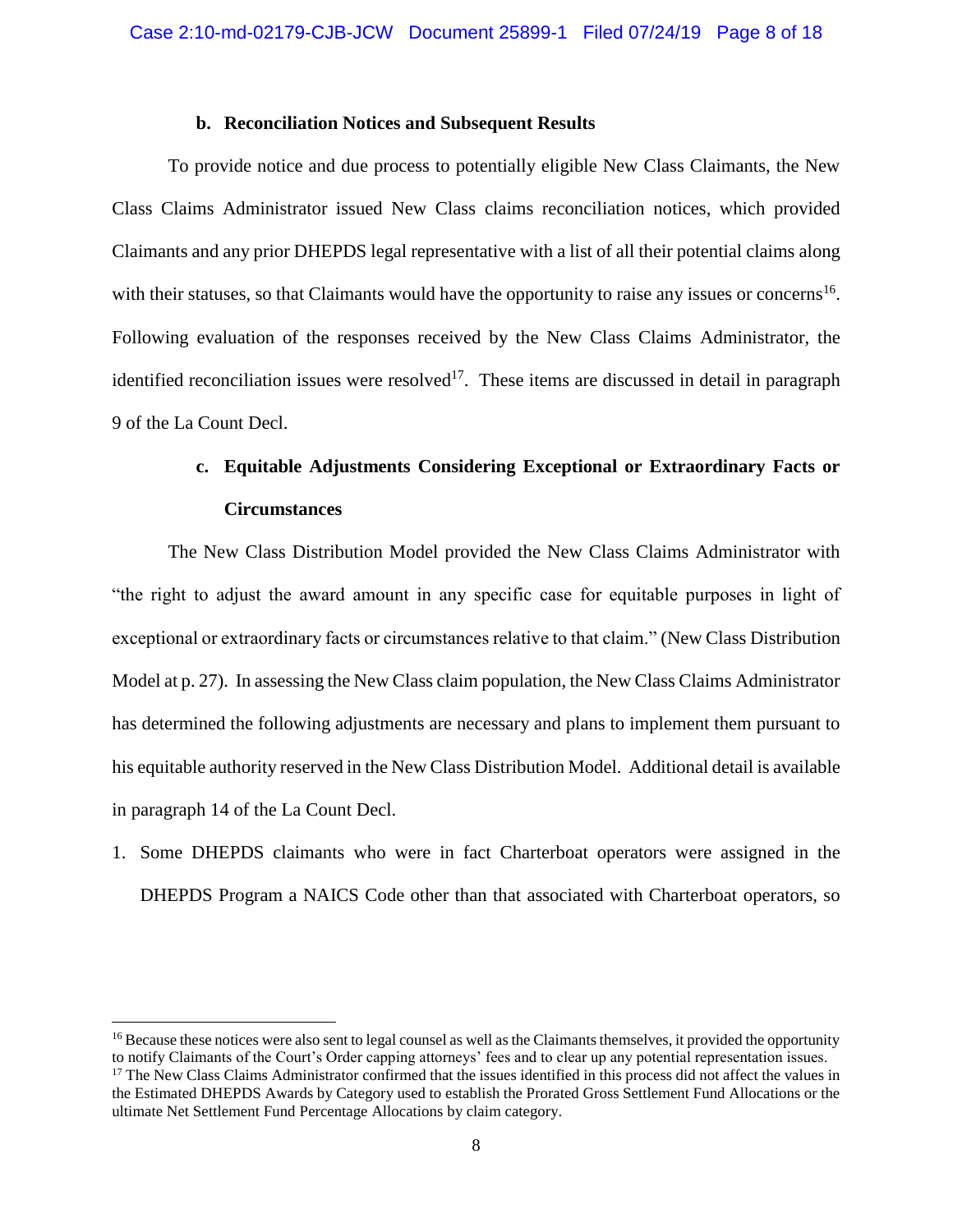#### Case 2:10-md-02179-CJB-JCW Document 25899-1 Filed 07/24/19 Page 9 of 18

those Claimants were correctly assigned a Charterboat designation at the time of the transfer of the DHEPDS claim data to the Database.

- 2. The New Class Distribution Model provided that DHEPDS claimants who were subject to a valid and final FWA denial under the DHEPDS Program (as well as in some other circumstances) would not be eligible for any compensation whatsoever under the Settlement Agreements<sup>18</sup>. However, in assisting with the resolution of outstanding DHEPDS claims, some claims which had received FWA denial notices but remained pending, either with an outstanding deadline for the Claimant to respond or in the appellate processes of the DHEPDS Agreement, were settled through the Court-appointed Neutrals process. In many instances, Claimants effectively abandoned these claims because of the Neutrals settlements. It was not the intention of the New Class Claims Administrator that such Claimants, who merely let their claims lapse without contesting a determination that was otherwise inconsequential at the time because the underlying claim had already been settled, be completely disqualified for all punitive damages compensation under the New Class Distribution Model. Such Claimants do not suffer from the same "unclean hands" that the Distribution Model sought to protect against. So, where a) a Claimant settled its DHEPDS FWA denial claim through the Neutrals process, b) that DHEPDS claim remained pending and active at the time of that Neutrals settlement and withdrawal, and c) the Claimant timely filed a New Class Claim Form, the New Class Claims Administrator will not consider the Claimant to be completely disqualified under the New Class Distribution Model.
- 3. The position of "Bosun" for Menhaden Commercial Fishermen was not included in the Menhaden chart in Section III.A of the New Class Distribution Model. After appropriate

<sup>&</sup>lt;sup>18</sup> Similarly, the Distribution Model provided that claimants filing New Class Claim Forms that were determined to contain fraud or material misrepresentations would not be eligible to recover.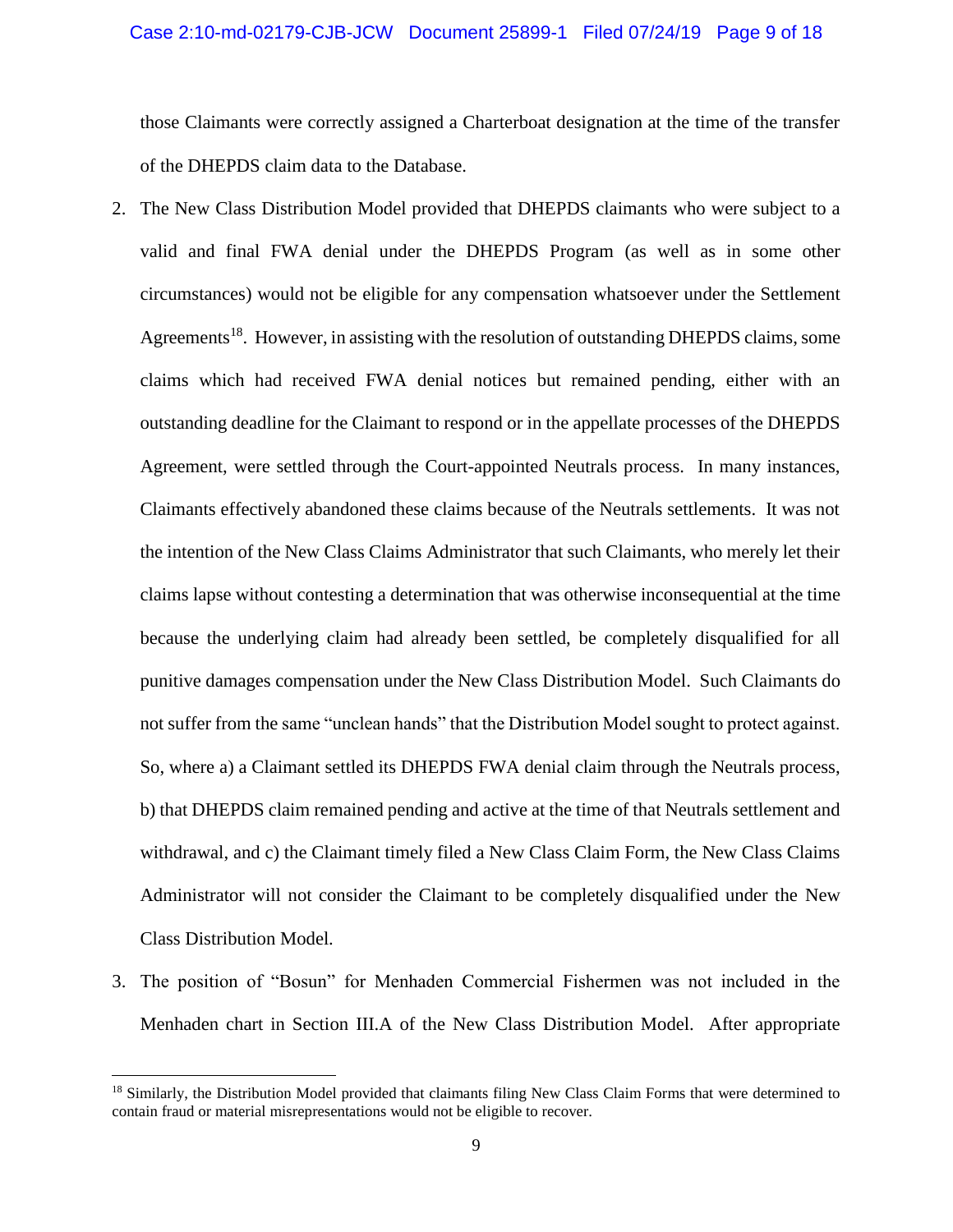inquiry and analysis, the New Class Claims Administrator determined that a "Bosun" Claimant should be given the same rate as a "Mate" Claimant and that, in the exceptional circumstance that another Claimant had some other title which was not on the chart, the average annual salary of that Claimant would be used to classify the Claimant into a comparable position included on the chart.

#### **IV. ESTABLISHMENT OF RESERVES**

This Motion seeks approval for distribution of only the following claim categories: a) Personal Property claims including Vessel Physical Damage, Coastal Real Property - Personal Property Damage, Wetlands Real Property - Personal Property Damage, and Personal Property Damage in Excess of \$500; b) Charterboat claims for Operator and Charterboat Crew; c) Loss of Subsistence claims; and d) Commercial Fisherman claims including Menhaden, Shrimp, Oyster, Finfish, Blue Crab and Other Seafood, Individual Fishing Quota, and Seafood Crew, (collectively, "Distribution A Claims") (La Count Decl., ¶ 15).

A small number of Distribution A Claims for New Class-relevant claim categories (39) remain pending with the DHEPDS, in the various appeal processes available under the DHEPDS Agreement (the "DHEPDS Reserve Claims"). The estimated maximum potential value of these claims under the New Class Distribution Model will be held for later distribution in the event these DHEPDS claims are found to be eligible (La Count Decl., ¶ 15). Additionally, there are 461 Distribution A Claims associated with New Class Claim Forms that are pending in the various appellate processes set forth in the Settlement Agreements and the New Class Distribution Model (together with the DHEPDS Reserve Claims, these are referred to as the "New Class Reserve A Claims"). Values will also be assigned to these claims so that funds may be set aside for later distribution if/when these claims are deemed eligible (La Count Decl.,  $\sqrt{\phantom{a}}$  22 and  $\sqrt{\phantom{a}}$  32).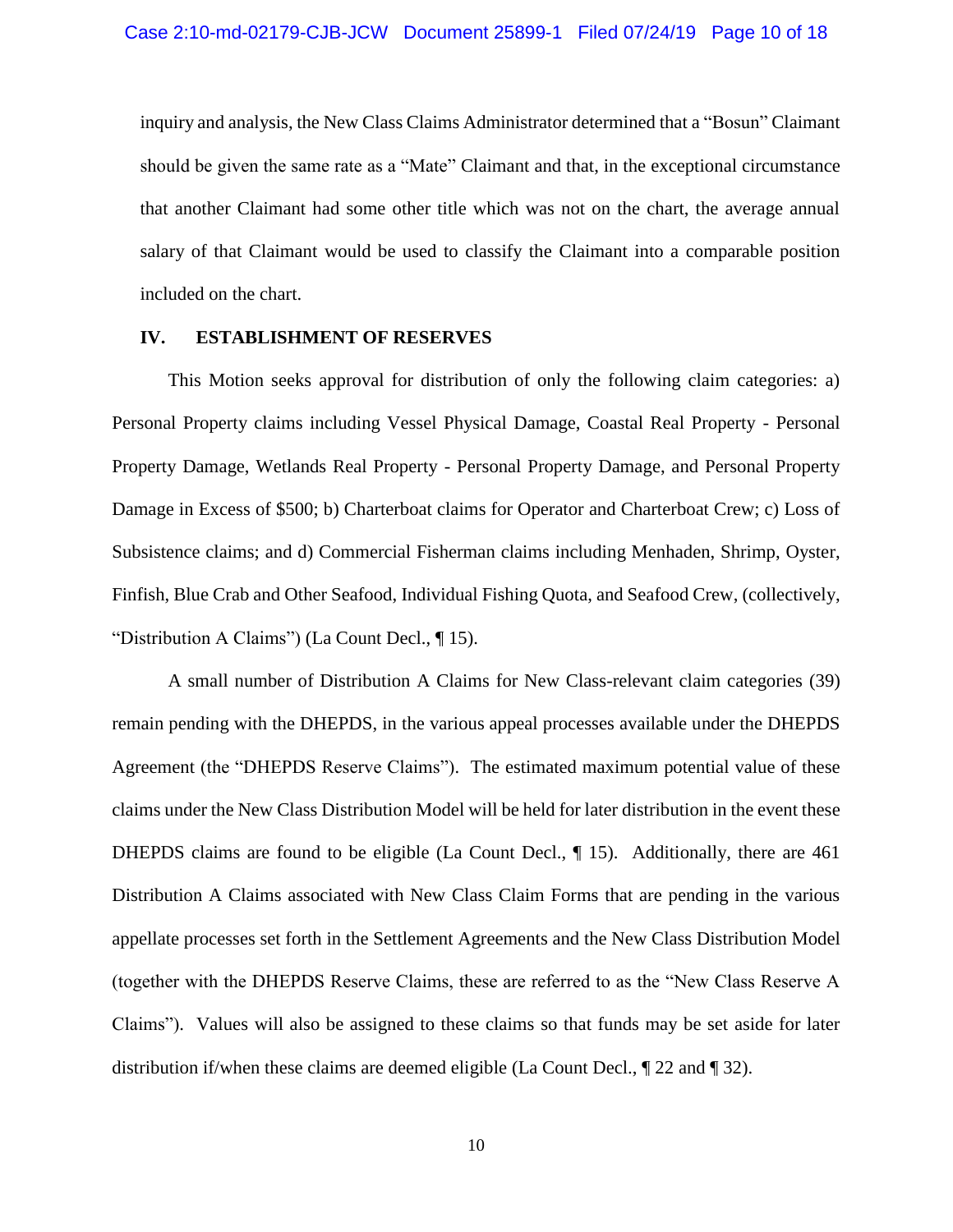#### Case 2:10-md-02179-CJB-JCW Document 25899-1 Filed 07/24/19 Page 11 of 18

All Real Property Claims determined as eligible by the Claims Administrator are anticipated to be paid in Distribution B anticipated to be later in 2019 (La Count Decl., ¶ 15), and 80.4458549% of the New Class Net Settlement Funds have been allocated to the distribution pool for these claims (La Count Decl. ¶ 26).

Funds will be allocated within each claim category distribution pool for the New Class Reserve A Claims, from which payment will be made if and when these New Class Reserve A Claims are determined to be eligible (La Count Decl., ¶ 32).

#### **V. CLAIM DISPOSITIONS**

A total of 1,475 New Class Distribution A Claims were reviewed and determined to be eligible by the New Class Claims Administrator according to the Distribution Model. Another 53,266 eligible claims associated with New Class Distribution A claim categories were transferred from the DHEPDS pursuant to paragraph 20 of the La Count Decl. Collectively, these are referred to as the Eligible Claims (La Count Decl., ¶ 20). The Eligible Claim counts as well as their aggregate values by claim category and claim type are provided in paragraph 20 of the La Count Decl.

Further, a total of 1,736 New Class Distribution A Claims were reviewed by the New Class Claims Administrator and denied or determined to have a \$0 value pursuant to the New Class Distribution Model. Another 40,692 denied claims associated with New Class claim categories were transferred from the DHEPDS pursuant to paragraph 21 of the La Count Decl. Collectively, these are referred to as the Denied Claims (La Count Decl., ¶ 21). The Denied Claim counts for New Class Claim Forms by claim category and claim type, along with denial reasons, are provided in paragraph 21 of the La Count Decl.

#### **VI. NEW CLASS RESERVE A CLAIMS VALUATION**

11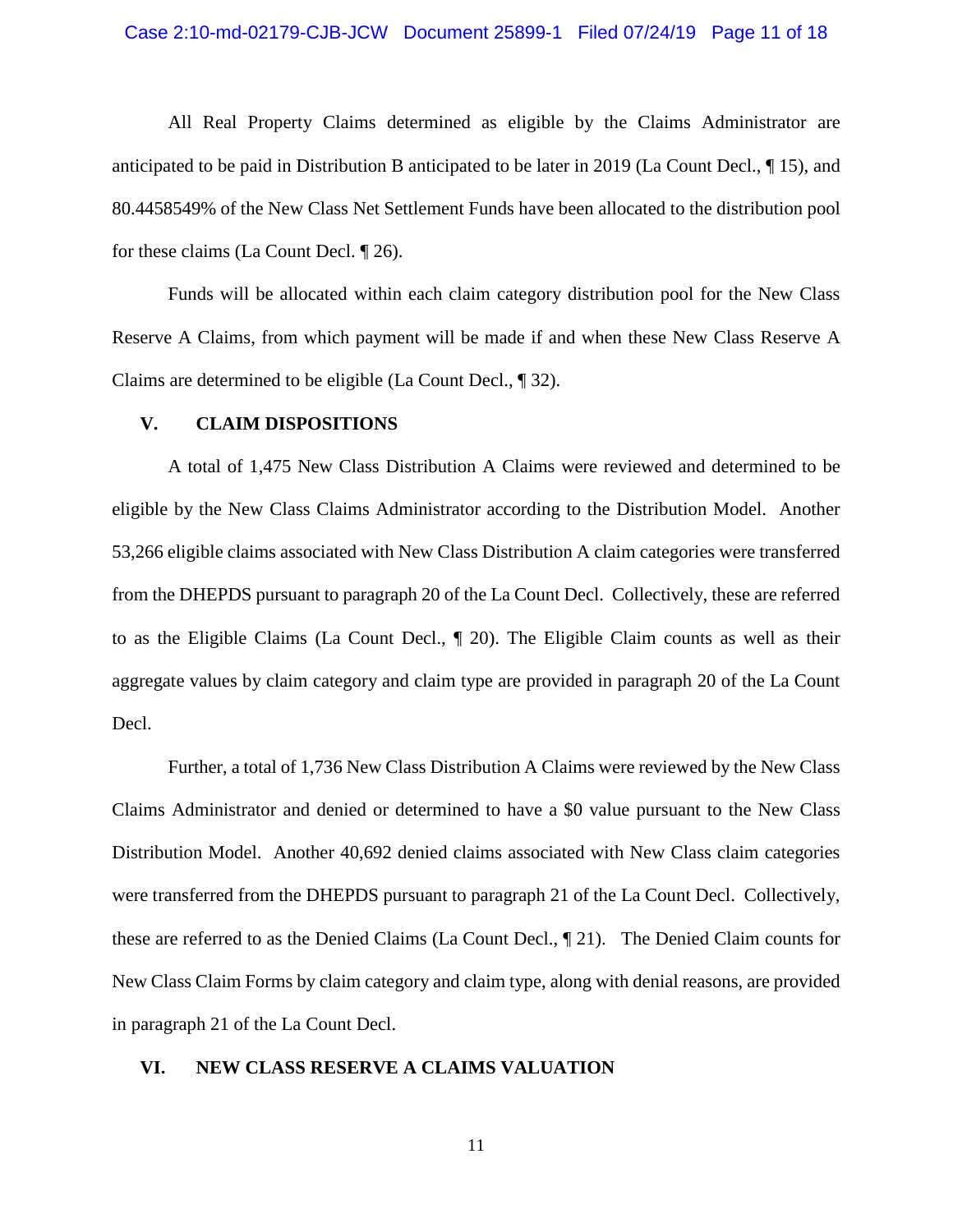In addition to the small number of DHEPDS claims for New Class eligible claim categories noted above in section IV, there are currently 461 New Class claims pending in the various appellate processes provided in the Settlement Agreements and the New Class Distribution Model. Estimated maximum base compensation amounts for those potentially eligible claims have been allocated within the distribution pools by claim category and claim type. Additional details are provided in paragraphs 22 and 32 of the La Count Decl.

### **VII. DISTRIBUTION A NET SETTLEMENT FUND AND RESERVED FUNDS**

A total of \$11,829.454.02 in administrative fees and expenses have previously been approved by the Court and disbursed; \$10,245.052.53 of that total is attributable to administration of the New Class portion of the Settlement Agreements<sup>19</sup>. It is anticipated that the total remaining administrative costs and expenses associated with the New Class distributions, including Distribution A Claims, New Class Reserve A Claims, and Real Property Claims, will be  $$8,125,000.00$ , assuming the following<sup>20</sup>:

a. This estimate assumes only a Distribution A and a Distribution B will be required. Any administrative costs and expenses associated with a further distribution, to the extent administratively feasible, necessary, and approved by the Court, have not been included in this estimate.

 $\overline{a}$ 

<sup>&</sup>lt;sup>19</sup> In the motion for approval of the transfer of funds for the Old Class distribution, the value provided to Class Counsel for transfer to the HESI-Transocean Assigned Claims Combined Settlements Fund did not fully account for a proportional allocation of the first five sets of administrative expense invoices approved by the Court, which invoices encompassed costs attributable to both the Old and New Class portions of the Settlement Agreements. As such, it is requested that the Court approve a "true up" transfer of an additional \$1,397,572.53 to the HESI-Transocean Assigned Claims Settlements Fund (the Old Class distribution account) to properly allocate the invoice values. All subsequent discussion in this motion and memorandum regarding the Distribution A Net Settlement Fund assumes this accounting adjustment is acceptable to the Court.

 $20$  During the administration and disbursement of Distributions A and B, the New Class Claims Administrator will continue to submit invoices for reasonable and necessary expenses incurred to the Court for approval on a quarterly basis, with such amounts to be paid from the funds reserved for payment of future administrative costs (La Count Decl., ¶ 23).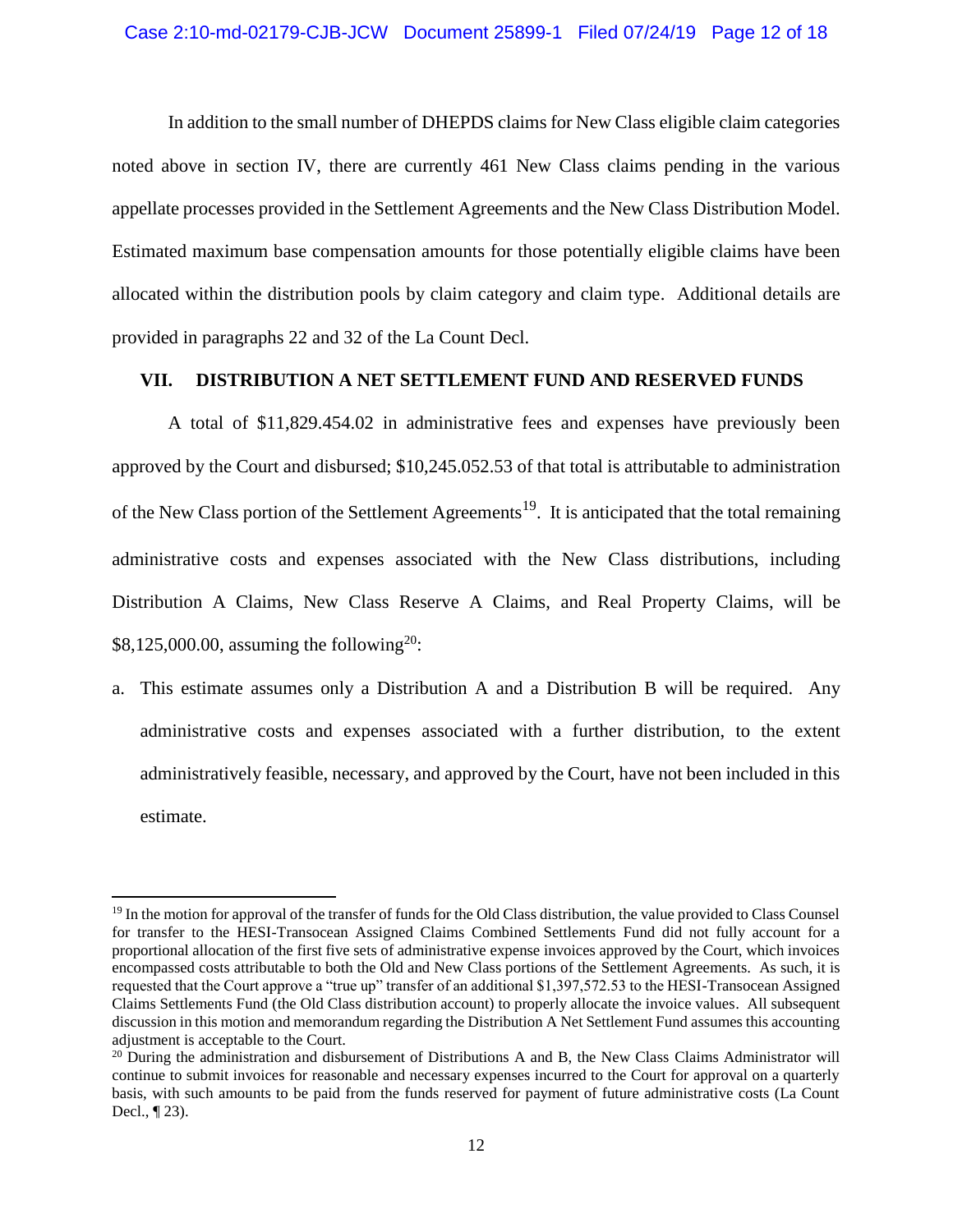- b. Payments for eligible New Class Reserve A Claims will be made periodically with check reissues in the normal course.
- c. The estimated administrative fees and expenses include estimated federal tax liability on interest earned as well as tax preparation expenses anticipated to be incurred through 2021.
- d. Any necessary escheatment will be conducted in two rounds, within one calendar year of the end of the Settlements Program.

Based on the foregoing the New Class Claims Administrator will allocate funds for each New Class Reserve A Claim within the claim type's distribution pool and hold those funds back until such time as the claims in question are deemed eligible, if ever, per section VI above and further described in the La Count Decl. at paragraph 32. This will require reallocation of the funds to be held back after the additional interest from June 1, 2019 - July 31, 2019 has been added to the New Class Distribution A Net Settlement Fund, as will be necessary for all claims (La Count Decl. ¶ 32). Additionally, the Claims Administrator requests setting aside \$5,800,000.00 prior to *pro rata* allocation of the funds for any items identified after distribution that may require adjustment, in addition to the estimated administrative expenses associated with both Distributions A and B.

As noted above in section I, the Allocation Neutral allocated \$902,083,250.00 of the comingled HESI and Transocean Settlement Agreements proceeds to the New Class [Rec. Doc. 15653]. After the inclusion of interest earned and anticipated to be earned on the New Class Settlements' Portion, and after deduction of a) the previously approved New Class administrative expense invoices, b) the estimated future administrative costs and expenses associated with both Distributions A and B, c) the \$1,397,572.53 "true up" transfer to the HESI-Transocean Assigned Claims Settlements Fund noted in footnote 6 above, d) estimated future tax preparation costs of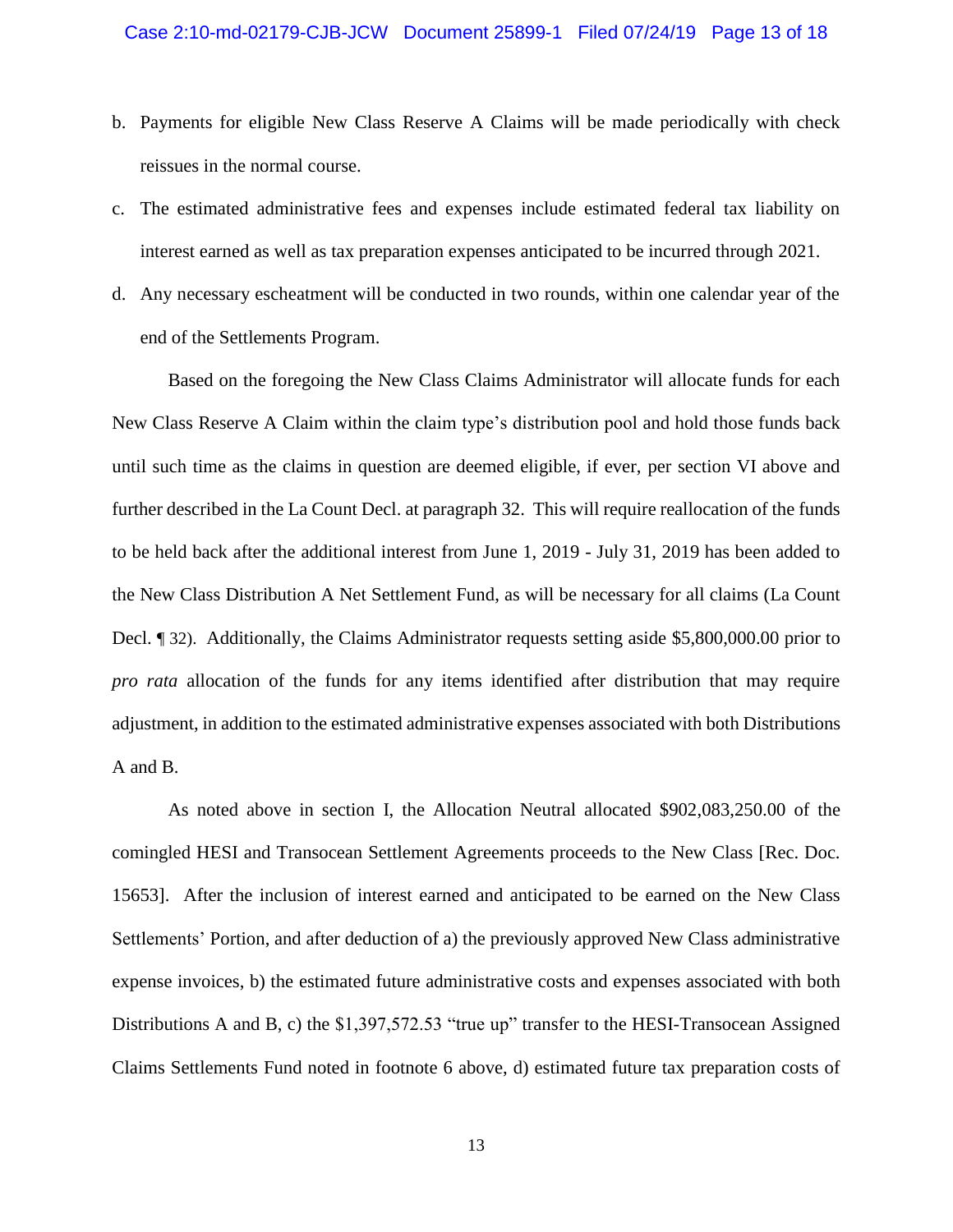#### Case 2:10-md-02179-CJB-JCW Document 25899-1 Filed 07/24/19 Page 14 of 18

\$30,000.00, e) hold back of \$5,800,000.00, and f) 80.4458549% of the New Class allocated funds to be later distributed to the Real Property claims in New Class Distribution B, the New Class Settlement Fund available for initial distribution is \$176,704,476.85, which amount will be subject to adjustment once final interest earned, after taxes, is included.

With that said, this motion and memorandum only seek at this time the funding necessary to complete disbursement to the Distribution A Claims, including Distribution A Reserve Claims, as well as the estimated administrative costs and tax-related expenses being allocated at this time, with such funds being transferred from the HESI and Transocean escrow accounts to the HESI-Transocean Punitive Damages Comingled Distribution account, upon entry of Court Order authorizing the same. The remaining funds associated with the Distribution B Claims will remain invested within the escrow account until the disbursement of those funds is approved by the Court, with interest earned in the escrow accounts, less applicable tax liabilities, being available for distribution to the Real Property claims only.

# **VIII. ESTIMATED DISTRIBUTION FOR DISTRIBUTION A CLAIMS AND ADJUSTMENTS PURSUANT TO NEW CLASS DISTRIBUTION MODEL**

As noted above in footnote 15, the New Class Claims Administrator reserved the right to reallocate as much as 3% of the total settlement fund among the claim categories to accommodate unforeseen mixes or values in claim submissions. In light of the original intent of the New Class Claims Administrator in devising the Distribution Model's distribution pools and in light of the underlying tenets of *Robins Dry Dock* and its progeny, the New Class Claims Administrator has determined the following reasonable adjustments are warranted under the circumstances:

1. The quantity of eligible Loss of Subsistence claims has been lower than originally anticipated, resulting in a far greater than anticipated distribution to such New Class Claimants based on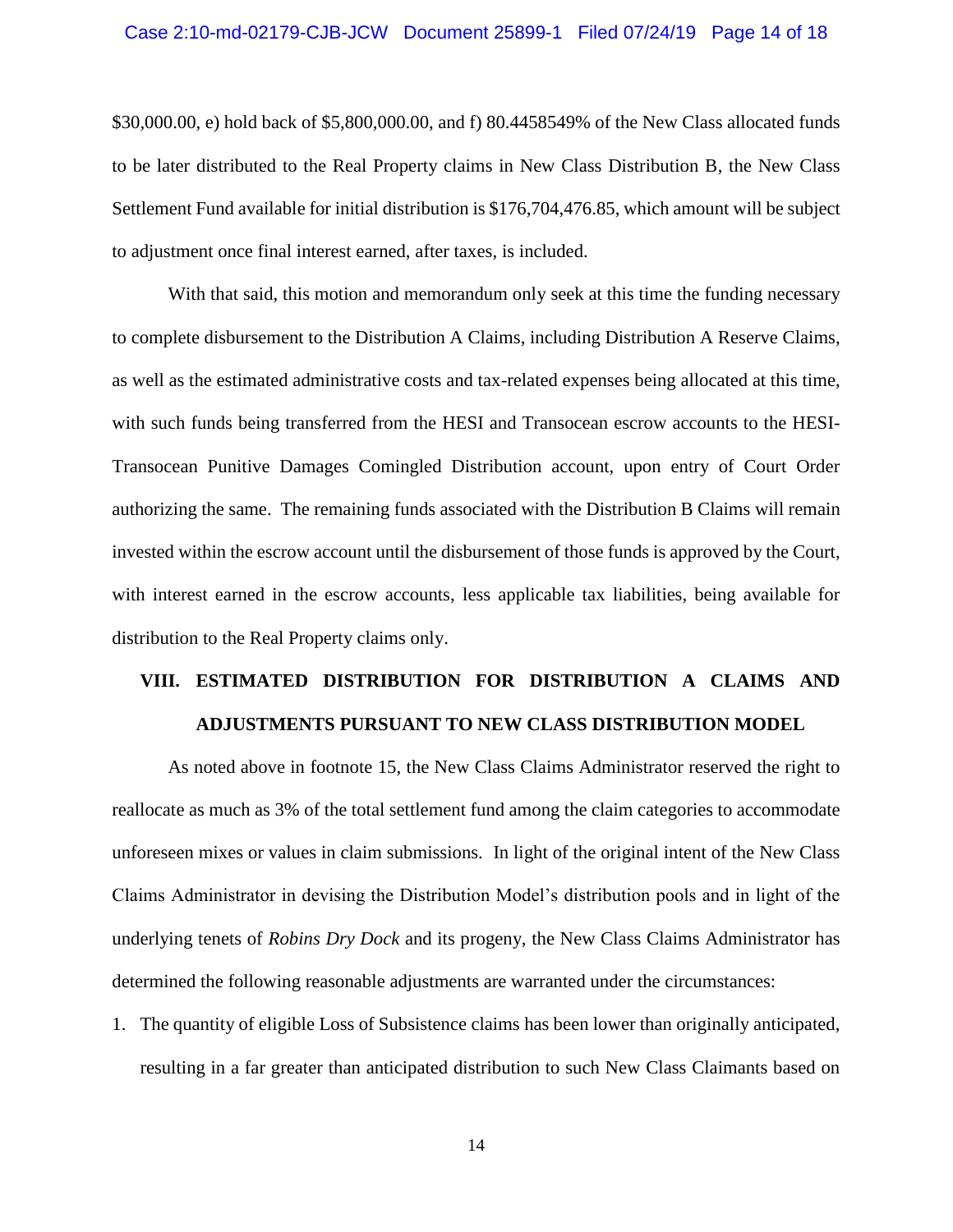the 1.4% distribution pool assigned to such Claimants in the New Class Distribution Model. As such, the New Class Claims Administrator will cap the payment amount to eligible Loss of Subsistence Claimants at  $$200.00^{21}$ , with the remainder of that fund added to the fund available in Distribution B to Real Property Claimants, who have the clearest and most direct history of standing under *Robins Dry Dock*.

- 2. Similarly, the quantity of eligible claims for Personal Property in Excess of \$500 has been lower than initially anticipated, resulting in a far greater than anticipated distribution to such New Class Claimants based on the \$50,000 subpool allocation assigned to such Claimants in the New Class Distribution Model. As such, the New Class Claims Administrator shall reduce the distribution pool for this claim category to \$7,500.00 to align the prorated percentage for this claim category with the original expectations of the New Class Claims Administrator. Again, the reduction to this allocation pool will be reallocated to the Real Property Claimants, given their priority under *Robins Dry Dock*.
- 3. The Commercial Fishermen claim type, given the limited number of new claims received in this category via New Class Claim Forms and the level of preference associated with Real Property, has been reduced by \$1,000,000.00, with such amount to be reallocated to Real Property as well.

<sup>&</sup>lt;sup>21</sup> The aggregate effect of this modification to the Loss of Subsistence distribution pool is a reduction of \$3,829,339.00 (La Count Decl. FN 14).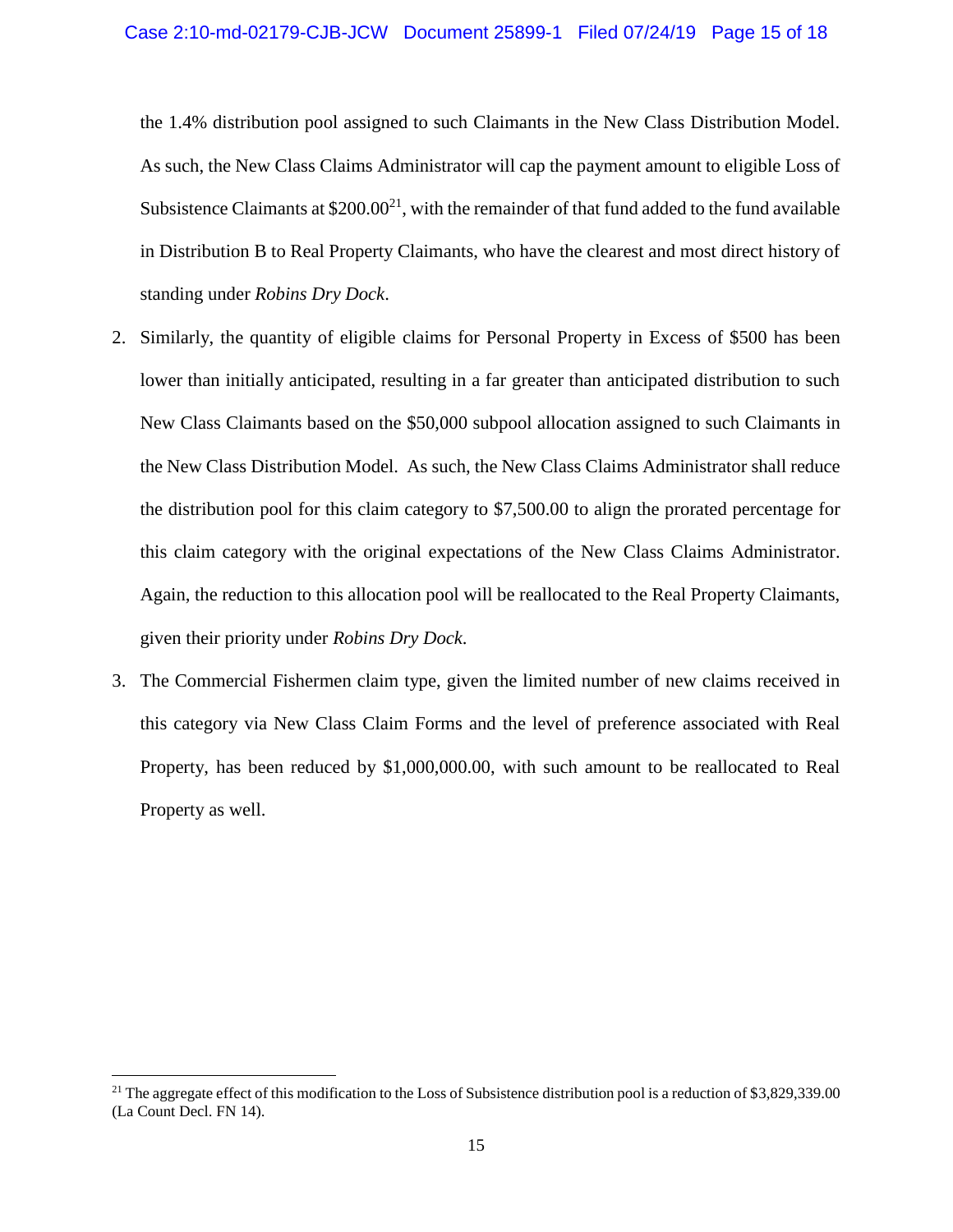## **IX. DISTRIBUTION A ESTIMATED** *PRO RATAS* **BY DISTRIBUTION POOL**

Considering the foregoing, and based on an estimated Comingled Net Settlement Funds for Distribution A Claimants, below are the estimated *pro ratas* by claim category and claim type from the La Count Decl. at paragraph 32:

| <b>Claim</b><br>Category           | <b>Claim Type</b>                                                                                                                            | <b>Estimated Pro Rata</b>                                     |
|------------------------------------|----------------------------------------------------------------------------------------------------------------------------------------------|---------------------------------------------------------------|
| <b>Personal</b><br><b>Property</b> | <b>Vessel Physical Damage, Coastal Real</b><br>Property - Personal Property Damage &<br>Wetlands Real Property - Personal Property<br>Damage | 41.9521\%                                                     |
|                                    | Personal Property > \$500                                                                                                                    | 3.7924% <sup>22</sup>                                         |
| <b>Charterboat</b>                 | Operator                                                                                                                                     | 10.5462%                                                      |
|                                    | Crew                                                                                                                                         | 16.8399%                                                      |
| <b>Commercial Fisherman</b>        |                                                                                                                                              | 98.8856% <sup>23</sup>                                        |
| <b>Loss of Subsistence</b>         |                                                                                                                                              | $N/A$ – per capita payment of<br>\$200 for eligible claimants |

 $\overline{a}$  $22$  For the Personal Property Damage in Excess of \$500 claim type, the value of Reserve Claims far exceeds the value of the Eligible Claims at this time. Therefore, the Claims Administrator requests the Court allow him, for this claim type only, to allocate any funds set aside for Reserve Claims to the Eligible Claims should the Reserve Claims' Court reviews uphold the underlying denial determinations, potentially raising the *pro rata* by more than the allowed shift of up to 0.5%.

<sup>&</sup>lt;sup>23</sup> For the Commercial Fishermen claim category, the Estimated Pro Rata is higher when compared to those of the other claim categories, but the final payment will follow the stated intent of the Distribution Model as the recognized loss value for Commercial Fisherman claims transferred from DHEPDS records utilized only the initial compensation determination on line 1 of the DHEPDS Seafood Program Eligibility Notices after a reduction for any built-in RTP, as applicable. The recognized loss also excluded supplemental and residual payments that such DHEPDS Claimants received from the CSSP. This was done in order to simplify the data extractions and mathematical adjustments required to reduce the likelihood of errors. These simplified compensation amounts were also the values used to establish the New Class claim matrices for new Commercial Fisherman claims to ensure equal treatment under the Distribution Model for both new and DHEPDS transferred claims.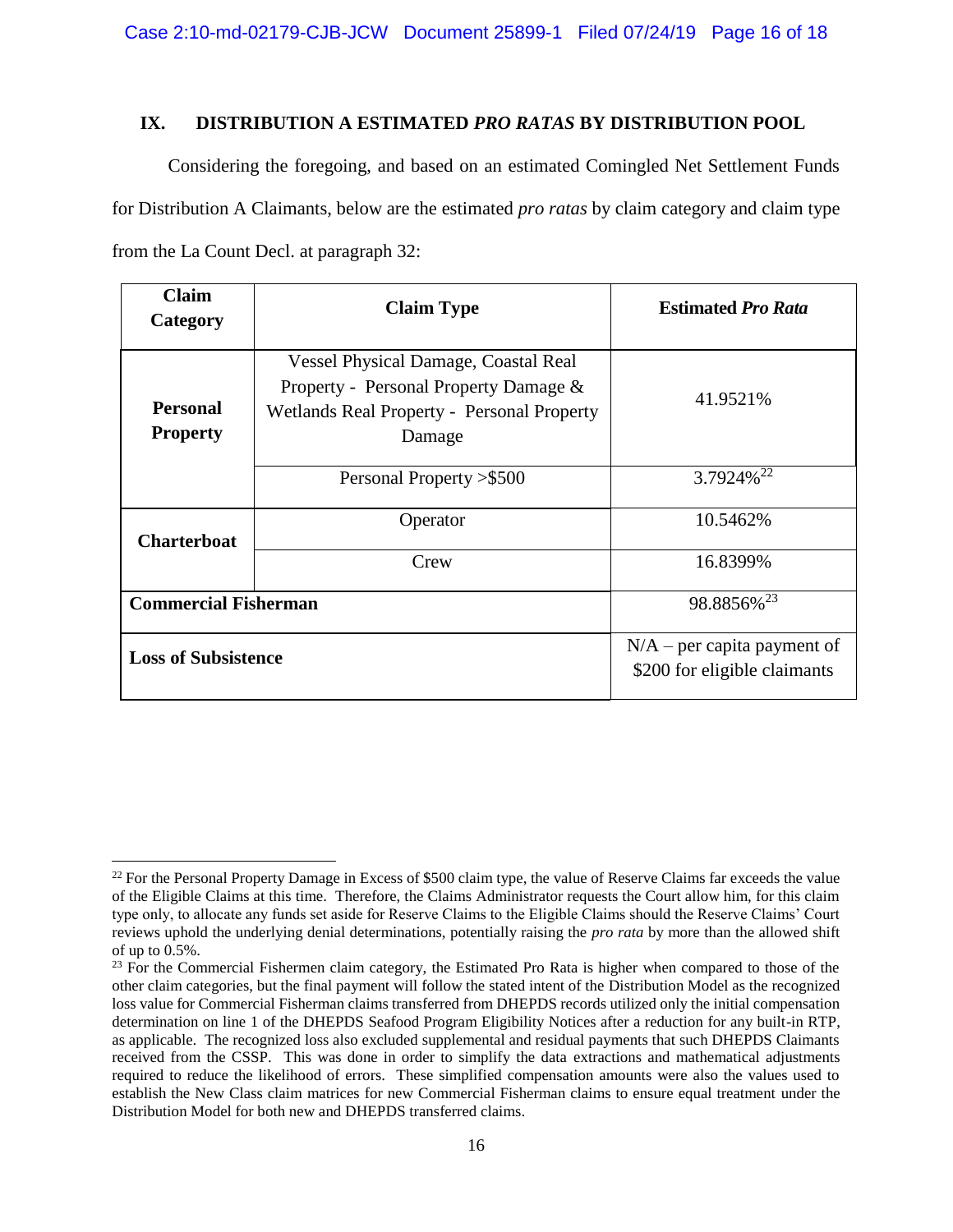## **X. THIRD PARTY CLAIMS AND BANKRUPTCY ISSUES**

Third Party Claimants, to the extent they complied with the requirements of Court Approved Procedure 3 [Rec. Doc. 25472], will be paid. Similarly, to the extent an eligible New Class Claimant has filed for bankruptcy and the Trustee has complied with Court Approved Procedure 4 [Rec. Doc. 25472], such payments will be made to the appropriate party (La Count Decl., ¶ 16 and ¶ 17).

# **XI. QUALITY ASSURANCE, FRAUD PREVENTION, AND REGULATORY COMPLIANCE**

Prior to distribution, all eligible Claimants will be checked against the Settlement Administrator's known "watch list" of fraudulent filers as well as the federal government's list of restricted persons and persons who reside in countries to which payment is prohibited, in accordance with the regulations of the Office of Foreign Asset Control. (La Count Decl., ¶ 18 and  $\P$  19).

### **XII. TAX REPORTING**

 $\overline{\phantom{a}}$ 

New Class Members or their attorneys who receive reportable New Class distribution payments of \$600 or more will receive IRS Forms 1099-MISC as applicable under IRS regulations (La Count Decl., ¶ 35). To facilitate this process and accurate tax reporting, eligible New Class Members will be required to submit IRS Forms W-9 if a complete and accurate IRS Form W-9 was not already on file with the Settlements Program (La Count Decl., ¶ 33). Absent a complete and accurate Form W-9, New Class distribution payments may be subject to a backup withholding of 24% which will be paid to the IRS on the Claimant's behalf<sup>24</sup> (La Count Decl.,  $\parallel$  33 and  $\parallel$  34).

 $24$  Alternatively, the New Class Claims Administrator, in his discretion, may opt to hold the payment to the eligible Claimant to allow him/her/it time to respond prior to distributing the payment less the 24% withholding amount.